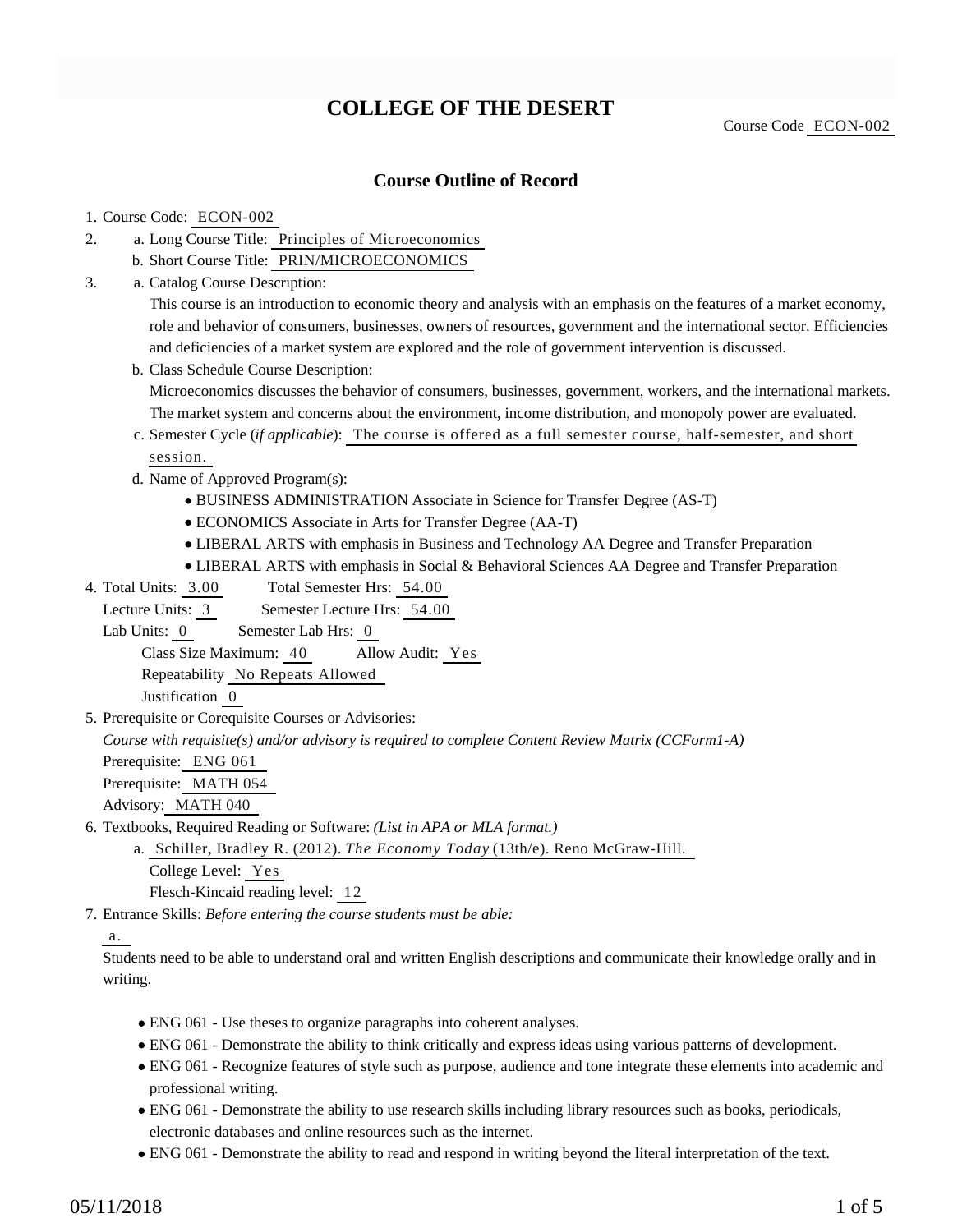b. Students will be able to use simple mathematical models to explain relationship among different variables.

- MATH 040 Interpret slope as a rate of change.
- MATH 054 Understand the concepts of variables and how variables can be used to represent an unknown quantity or a range of quantities.
- MATH 054 Convert between the geometric (Cartesian) and algebraic representations of a linear relation in two variables. Make use of point-slope and slope intercept forms.
- MATH 054 Solve linear systems of two equations in two variables both algebraically and graphically.
- MATH 054 Add, subtract, multiply and divide polynomials.
- MATH 040 Graph a parabola by finding the vertex, intercepts, and other symmetric points.
- MATH 054 Add, subtract, multiply, divide and simplify rational expressions.
- MATH 054 Use mathematical language to communicate ideas, especially in writing.

#### 8. Course Content and Scope:

#### Lecture:

- a. What is economics?
- b. Economic reasoning.
- c. The production possibilities frontier.
- d. Supply, demand, the market economy, and its efficiencies
- e. The role of government in a market economy
- f. Externalities
- g Elasticity's of demand and supply
- h. Consumer behavior and individual demand curve
- i. The organization of business firms
- j. Input decisions and production costs
- k. Marginal analysis
- l. Profit maximization
- m. Market structure
- n. Market power and regulations
- o. The environment and its protection
- p. Agriculture and agricultural policy
- q. Demand for resources
- r. Labor markets
- s. Marx and the labor theory of value
- t. Unions
- u. Markets for other resources
- v. Income distribution
- w. Poverty and discrimination
- x. Principles of international trade the theory of comparative advantage
- y. Alternative economic systems
- z. The less developed countries

Lab: *(if the "Lab Hours" is greater than zero this is required)*

#### 9. Course Student Learning Outcomes:

- 1. Define and explain different economic terms and concepts.
- 2. Identify the core microeconomic problems of an economy.
- 3. Demonstrate an understanding of the current domestic and international economic event and economic news.

4. Discuss the microeconomic issues intelligently and identify the pros and cons of an economic policy based on established economic theories and principles.

5. Apply microeconomics knowledge to decision making relevant to own personal economic issues as well as those relevant to your social/ macroeconomic policy concerns.

- 6. Communicate and articulate their understanding of economics verbally and in writing.
- 7. Apply simple mathematical models to explain economic relationships.

10. Course Objectives: *Upon completion of this course, students will be able to:*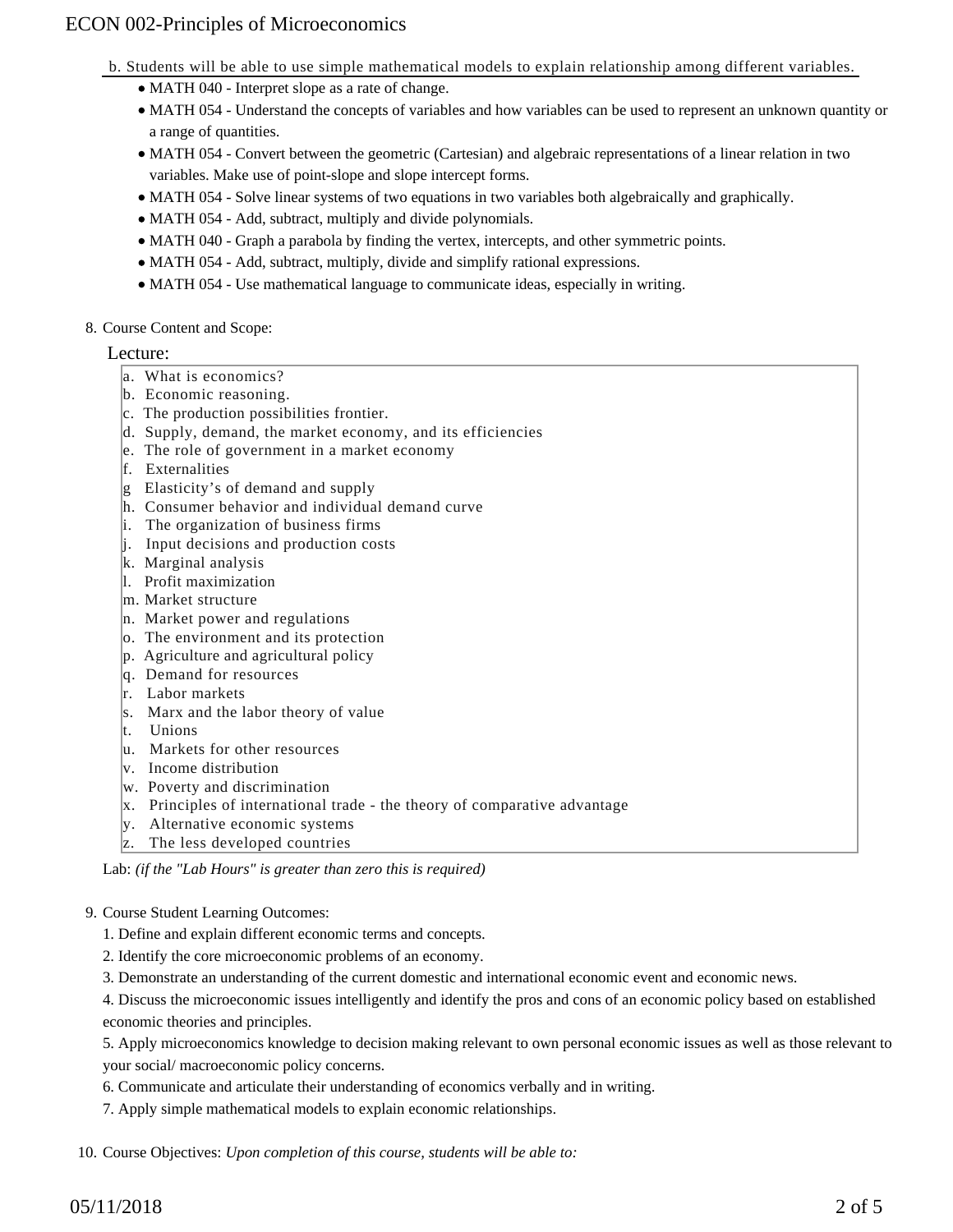a. Utilize the concept of scarcity to explain economic trade-offs, opportunity costs, and rational behavior.

b. Calculate and interpret measures of elasticity.

c. Demonstrate how markets function and what happens in the presence of market failures.

d. Analyze production and costs of the firm.

e. Demonstrate how firms attempt to optimize their objectives in response to price signals under a variety of market structures in the short and long-run.

11. Methods of Instruction: *(Integration: Elements should validate parallel course outline elements)* 

a. Discussion

b. Distance Education

- c. Lecture
- d. Participation
- e. Technology-based instruction

Other Methods:

and/or any other method that the instructor deems appropriate.

12. Assignments: (List samples of specific activities/assignments students are expected to complete both in and outside of class.) In Class Hours: 54.00

Outside Class Hours: 108.00

a. In-class Assignments

- Presentations Debates and class discussion Group projects Exams and Quizzes containing one or more: Multiple Choice questions Short answers Problem Solving True/False Essays
- b. Out-of-class Assignments

Current event analysis Term papers Various Readings as Assigned

13. Methods of Evaluating Student Progress: The student will demonstrate proficiency by:

- College level or pre-collegiate essays
- Computational/problem solving evaluations
- True/false/multiple choice examinations
- Other

and/or any other method deemed appropriate by the instructor.

- 14. Methods of Evaluating: Additional Assessment Information:
- 15. Need/Purpose/Rationale -- All courses must meet one or more CCC missions.
	- IGETC Area 4: Social and Behavioral Sciences

B: Economics

CSU GE Area D: Social, Political, and Economic Institutions and Behavior, Historical

D2 - Economics

PO-GE C2 - Social and Behavioral Sciences

Identify and analyze key concepts and theories about human and/or societal development.

Critique generalizations and popular opinion about human behavior and society, distinguishing opinion and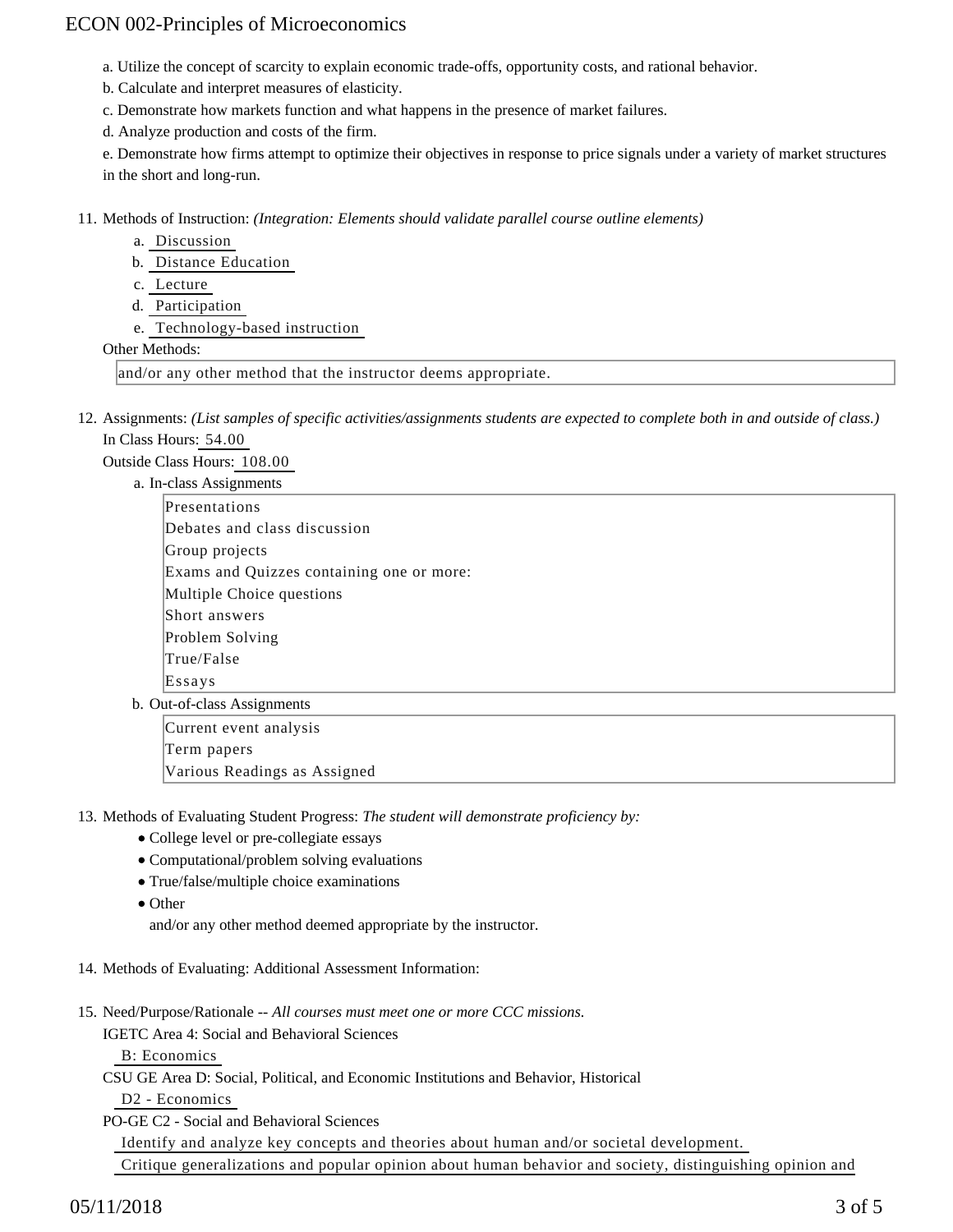values from scientific observations and study.

| Understand and think critically about different cultures (including topics such as race, gender, and class) and                                                                                                                                                  |  |
|------------------------------------------------------------------------------------------------------------------------------------------------------------------------------------------------------------------------------------------------------------------|--|
| their influence on human development or society.                                                                                                                                                                                                                 |  |
| IO - Scientific Inquiry                                                                                                                                                                                                                                          |  |
| Identify components of the scientific method.                                                                                                                                                                                                                    |  |
| Collect and analyze data. Skills of data collection include an understanding of the notion of hypothesis testing                                                                                                                                                 |  |
| and specific methods of inquiry such as experimentation and systematic observation.                                                                                                                                                                              |  |
| Predict outcomes utilizing scientific inquiry: using evidence and assertions determine which conclusions logically                                                                                                                                               |  |
| follow from a body of quantitative and qualitative data.                                                                                                                                                                                                         |  |
| Analyze quantitative and qualitative information to make decisions, judgments, and pose questions.                                                                                                                                                               |  |
| Recognize the utility of the scientific method and its application to real life situations and natural phenomena.                                                                                                                                                |  |
| IO - Critical Thinking and Communication                                                                                                                                                                                                                         |  |
| Apply principles of logic to problem solve and reason with a fair and open mind.                                                                                                                                                                                 |  |
| Summarize, analyze, and interpret oral and written texts, with the ability to identify assumptions and differentiate                                                                                                                                             |  |
| fact from opinion.                                                                                                                                                                                                                                               |  |
| Utilizing various communication modalities, display creative expression, original thinking, and symbolic                                                                                                                                                         |  |
| discourse.                                                                                                                                                                                                                                                       |  |
|                                                                                                                                                                                                                                                                  |  |
| 16. Comparable Transfer Course                                                                                                                                                                                                                                   |  |
| <b>Course Title</b><br><b>Course Number</b><br><b>University System</b><br><b>Campus</b><br><b>Catalog Year</b>                                                                                                                                                  |  |
|                                                                                                                                                                                                                                                                  |  |
| 17. Special Materials and/or Equipment Required of Students:                                                                                                                                                                                                     |  |
|                                                                                                                                                                                                                                                                  |  |
|                                                                                                                                                                                                                                                                  |  |
| 18. Materials Fees:<br><b>Required Material?</b>                                                                                                                                                                                                                 |  |
| <b>Cost Per Unit</b><br><b>Material or Item</b><br><b>Total Cost</b>                                                                                                                                                                                             |  |
| 19. Provide Reasons for the Substantial Modifications or New Course:                                                                                                                                                                                             |  |
|                                                                                                                                                                                                                                                                  |  |
| Change English prerequisite.                                                                                                                                                                                                                                     |  |
| a. Cross-Listed Course (Enter Course Code): N/A<br>20.                                                                                                                                                                                                           |  |
| b. Replacement Course (Enter original Course Code): N/A                                                                                                                                                                                                          |  |
|                                                                                                                                                                                                                                                                  |  |
| 21. Grading Method (choose one): Letter Grade Only                                                                                                                                                                                                               |  |
|                                                                                                                                                                                                                                                                  |  |
| 22. MIS Course Data Elements                                                                                                                                                                                                                                     |  |
| a. Course Control Number [CB00]: CCC000226600                                                                                                                                                                                                                    |  |
| b. T.O.P. Code [CB03]: 220400.00 - Economics                                                                                                                                                                                                                     |  |
| c. Credit Status [CB04]: D - Credit - Degree Applicable                                                                                                                                                                                                          |  |
| d. Course Transfer Status [CB05]: A = Transfer to UC, CSU                                                                                                                                                                                                        |  |
| e. Basic Skills Status [CB08]: $2N = Not basic skills course$                                                                                                                                                                                                    |  |
| f. Vocational Status [CB09]: Not Occupational                                                                                                                                                                                                                    |  |
| g. Course Classification [CB11]: Y - Credit Course                                                                                                                                                                                                               |  |
| h. Special Class Status [CB13]: N - Not Special                                                                                                                                                                                                                  |  |
| i. Course CAN Code [CB14]: ECON4                                                                                                                                                                                                                                 |  |
| j. Course Prior to College Level [CB21]: $Y = Not$ Applicable                                                                                                                                                                                                    |  |
| k. Course Noncredit Category [CB22]: Y - Not Applicable                                                                                                                                                                                                          |  |
| 1. Funding Agency Category [CB23]: $Y = Not$ Applicable                                                                                                                                                                                                          |  |
|                                                                                                                                                                                                                                                                  |  |
|                                                                                                                                                                                                                                                                  |  |
|                                                                                                                                                                                                                                                                  |  |
| m. Program Status [CB24]: $1 =$ Program Applicable<br>Name of Approved Program (if program-applicable): BUSINESS ADMINISTRATION, ECONOMICS, LIBERAL ARTS<br>with emphasis in Business and Technology, LIBERAL ARTS with emphasis in Social & Behavioral Sciences |  |